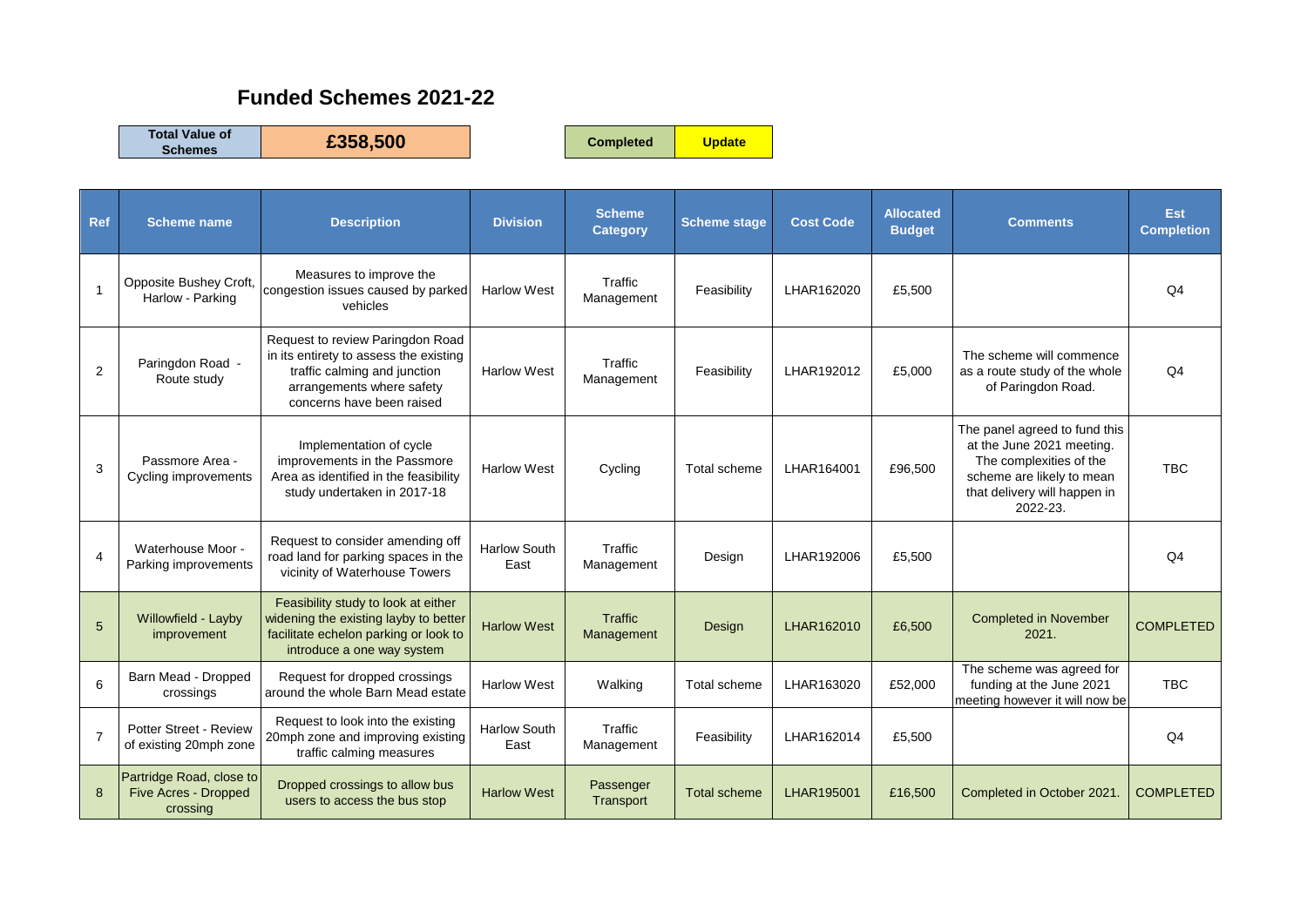## **Funded Schemes 2021-22**

**Total Value of** 

**Schemes £358,500 Completed Update**

| <b>Ref</b>   | <b>Scheme name</b>                                                         | <b>Description</b>                                                                                                                          | <b>Division</b>             | <b>Scheme</b><br><b>Category</b>         | <b>Scheme stage</b> | <b>Cost Code</b> | <b>Allocated</b><br><b>Budget</b> | <b>Comments</b>                                                                    | Est<br><b>Completion</b> |
|--------------|----------------------------------------------------------------------------|---------------------------------------------------------------------------------------------------------------------------------------------|-----------------------------|------------------------------------------|---------------------|------------------|-----------------------------------|------------------------------------------------------------------------------------|--------------------------|
| $\mathbf{Q}$ | Churchgate Street - 20<br>when lights flash                                | Advisory 20 when lights flash<br>outside the school                                                                                         | <b>Harlow North</b>         | Traffic<br>Management                    | Total scheme        | LHAR182003       | £12,000                           |                                                                                    | Q4                       |
| 10           | Hare Street Springs -<br>Traffic management                                | Request to look at improving the<br>existing traffic calming arrangement                                                                    | <b>Harlow West</b>          | Traffic<br>Management                    | Design              | LHAR182005       | £6,500                            | The scheme will look at<br>improving the existing traffic<br>calming arrangements. | Q <sub>4</sub>           |
| 11           | Tye Green Village -<br>Playground warning<br>signage                       | Playground warning signage                                                                                                                  | <b>Harlow South</b><br>East | Traffic<br>Management                    | Total scheme        | LHAR192004       | £5,000                            |                                                                                    | Q <sub>4</sub>           |
| 12           | <b>Latton Bush Centre -</b><br>Mini roundabout<br>improvements             | Improved visibility and possible<br>deflection on the mini roundabout to<br>encourage vehicles heading North<br>on Southern Way to give way | <b>Harlow South</b><br>East | Traffic<br>Management                    | Design              | LHAR192007       | £5,000                            | Completed in August 2021.                                                          | <b>COMPLETED</b>         |
| 13           | Churchgate Street -<br>Gateway treatment                                   | Gateway treatment to reinforce the<br>speed limit as you enter Churchgate<br>Street from the Epping direction                               | <b>Harlow North</b>         | Traffic<br>Management                    | <b>Total scheme</b> | LHAR192010       | £8,000                            | Completed in November 2021                                                         | <b>COMPLETED</b>         |
| 14           | <b>Station Road / Priory</b><br><b>Avenue Harlow -</b><br>Dropped crossing | Dropped crossing to link both sides<br>of the Road                                                                                          | <b>Harlow North</b>         | Walking                                  | <b>Total scheme</b> | LHAR193001       | £10,000                           | Completed in October 2021                                                          | <b>COMPLETED</b>         |
| 15           | Junction in between 171<br>and 100 Abbotsweld -<br>Road markings           | Request to look into give way road<br>markings at the junction                                                                              | <b>Harlow West</b>          | Traffic<br>Management                    | Total scheme        | LHAR162008       | £4,000                            | Completed in October 2021.                                                         | <b>COMPLETED</b>         |
| 16           | Longwood Academy,<br>Paringdon Road -<br>Safety improvements               | Pedestrian guard rail and general<br>safety improvements outside the<br>school                                                              | <b>Harlow West</b>          | <b>School Crossing</b><br><b>Patrols</b> | <b>Total scheme</b> | LHAR206001       | £34,000                           | Completed in October 2021.                                                         | <b>COMPLETED</b>         |
| 17           | Waterhouse Moor -<br>20mph zone                                            | Implementation of 20mph zone on<br>Waterhouse Moor, Westfield and<br><b>Church Leys</b>                                                     | <b>Harlow South</b><br>East | <b>Traffic</b><br>Management             | Implementation      | LHAR182008       | £11.500                           | Completed in July 2021.                                                            | <b>COMPLETED</b>         |